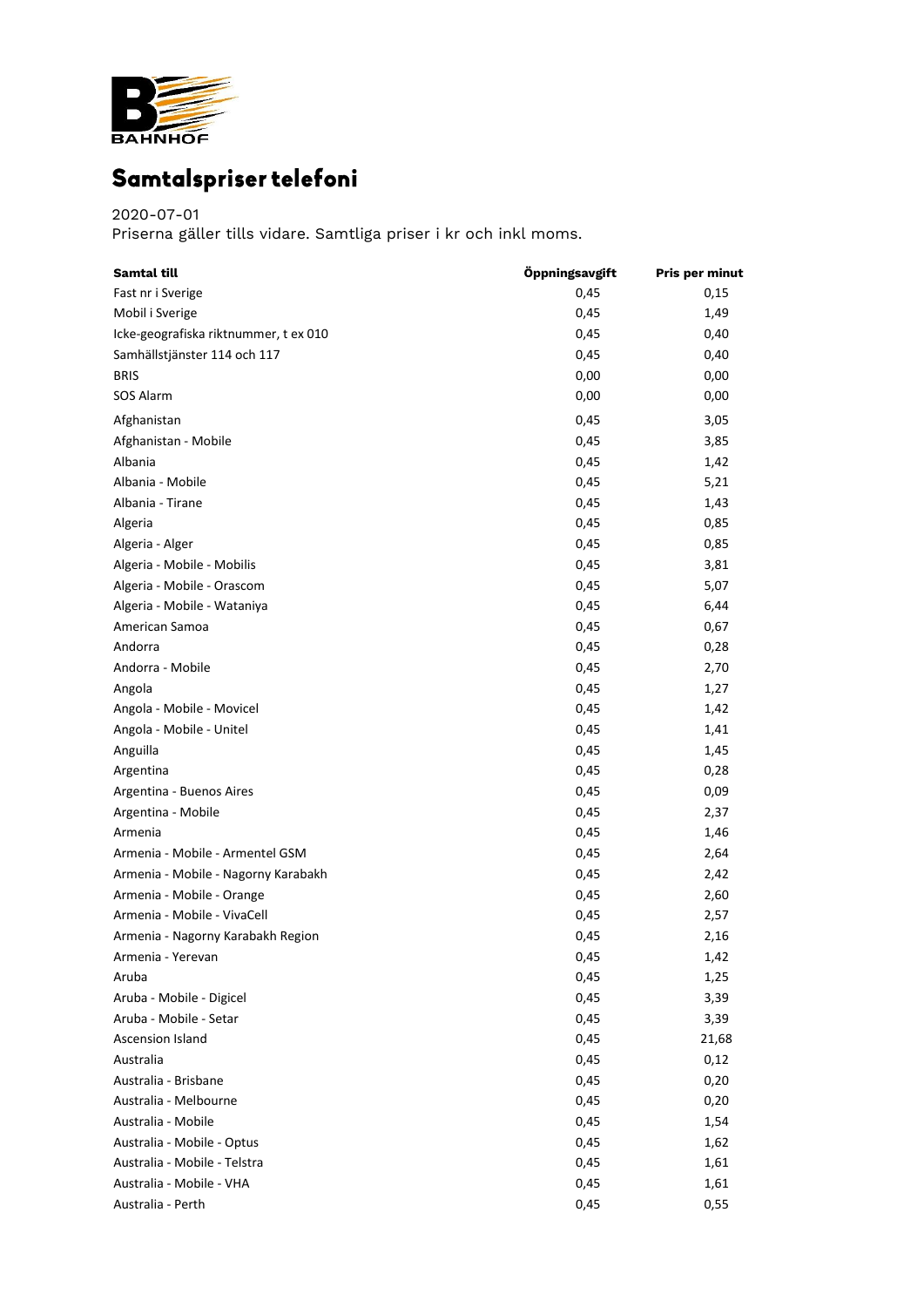| Australia - Satellite Services         | 0,45 | 34,29 |
|----------------------------------------|------|-------|
| Australia - Shared Cost Service        | 0,45 | 0,36  |
| Australia - Sydney                     | 0,45 | 0,20  |
| Austria                                | 0,45 | 0,23  |
| Austria - Mobile - Hutchison 3G        | 0,45 | 0,55  |
| Austria - Mobile - Mobilkom A1         | 0,45 | 0,58  |
| Austria - Mobile - One                 | 0,45 | 0,55  |
| Austria - Mobile - T-Mobile            | 0,45 | 0,55  |
| Austria - Mobile Truck Locator Service | 0,45 | 0,46  |
| Austria - Premium numbers              | 0,45 | 4,12  |
| Austria - Private numbers              | 0,45 | 0,33  |
| Austria - Special Service              | 0,45 | 0,33  |
| Austria - Vienna                       | 0,45 | 0,23  |
| Azerbaijan                             | 0,45 | 3,16  |
| Azerbaijan - Baku                      | 0,45 | 3,11  |
| Azerbaijan - Mobile                    | 0,45 | 5,41  |
| <b>Bahamas</b>                         | 0,45 | 1,48  |
| <b>Bahrain</b>                         | 0,45 | 0,52  |
| Bahrain - Mobile - Batelco             | 0,45 | 0,42  |
| Bahrain - Mobile - Viva                | 0,45 | 0,87  |
| Bahrain - Mobile - Zain                | 0,45 | 1,06  |
| Bahrain - WIMAX                        | 0,45 | 1,42  |
| Bangladesh                             | 0,45 | 0,60  |
| Bangladesh - Mobile                    | 0,45 | 0,66  |
| <b>Barbados</b>                        | 0,45 | 1,33  |
| Barbados - Mobile - CW                 | 0,45 | 3,14  |
| Barbados - Mobile - Digicel            | 0,45 | 3,21  |
| <b>Belarus</b>                         |      |       |
| Belarus - Minsk                        | 0,45 | 3,59  |
|                                        | 0,45 | 3,26  |
| Belarus - Mobile                       | 0,45 | 4,70  |
| Belarus - Mobile - MTS ITS I           | 0,45 | 15,50 |
| <b>Belarus - Telematic Service</b>     | 0,45 | 13,08 |
| Belarus - Voice Services OLO           | 0,45 | 3,70  |
| <b>Belgium</b>                         | 0,45 | 0,16  |
| Belgium - Mobile - Base                | 0,45 | 1,94  |
| Belgium - Mobile - Mobistar            | 0,45 | 0,95  |
| Belgium - Mobile - Proximus            | 0,45 | 0,90  |
| Belgium - Personal Numbers             | 0,45 | 0,83  |
| Belgium - Service Numbers              | 0,45 | 0,52  |
| Belgium - Telenet Areas                | 0,45 | 0,32  |
| Belgium - Versatel Areas               | 0,45 | 0,32  |
| <b>Belize</b>                          | 0,45 | 3,00  |
| Belize - Mobile                        | 0,45 | 3,74  |
| Benin                                  | 0,45 | 2,94  |
| Benin - Mobile                         | 0,45 | 3,30  |
| Bermuda                                | 0,45 | 0,55  |
| Bhutan                                 | 0,45 | 1,42  |
| <b>Bolivia</b>                         | 0,45 | 1,04  |
| Bolivia - Cochabamba                   | 0,45 | 1,04  |
| Bolivia - Mobile                       | 0,45 | 2,44  |
| <b>Bosnia</b>                          | 0,45 | 1,68  |
| Bosnia - BHT                           | 0,45 | 1,66  |
| Bosnia - HT Mostar                     | 0,45 | 1,68  |
| Bosnia - Mobile - BHT                  | 0,45 | 4,49  |
| Bosnia - Mobile - Eronet               | 0,45 | 5,26  |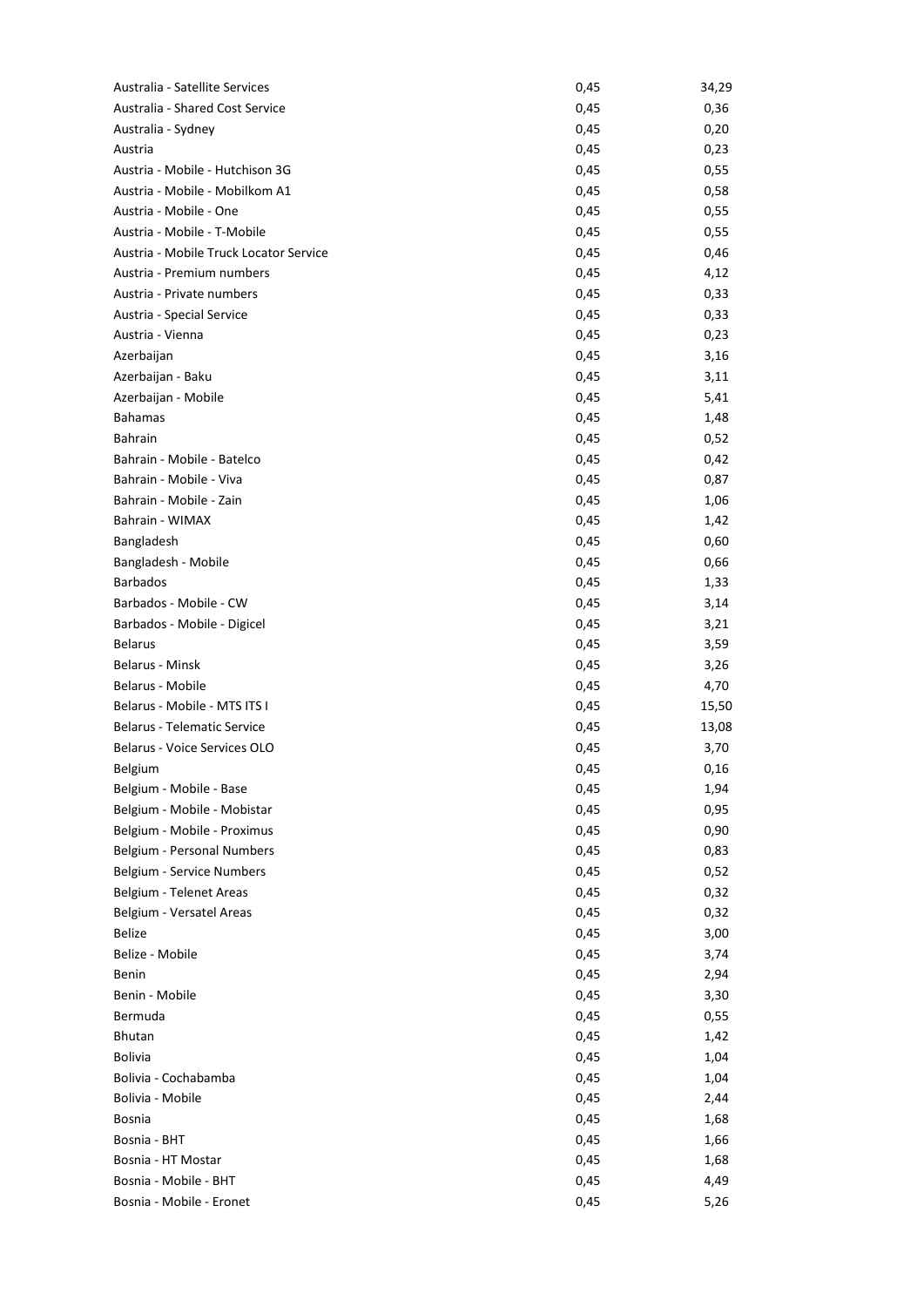| Bosnia - Mobile - TS                    | 0,45 | 4,48  |
|-----------------------------------------|------|-------|
| Bosnia - Srpske                         | 0,45 | 1,67  |
| <b>Botswana</b>                         | 0,45 | 1,05  |
| Botswana - Mobile                       | 0,45 | 2,69  |
| Brazil                                  | 0,45 | 0,31  |
| Brazil - Belo Horizonte                 | 0,45 | 0,17  |
| Brazil - Fortaleza                      | 0,45 | 0,21  |
| Brazil - Jundiai                        | 0,45 | 0,25  |
| Brazil - Mobile                         | 0,45 | 3,45  |
| Brazil - Rio de Janeiro                 | 0,45 | 0,17  |
| Brazil - Sao Paulo                      | 0,45 | 0,19  |
| <b>British Virgin Islands</b>           | 0,45 | 1,62  |
| British Virgin Islands - Mobile         | 0,45 | 3,62  |
| <b>Brunei</b>                           | 0,45 | 0,34  |
| Brunei - Mobile                         | 0,45 | 0,42  |
| <b>Bulgaria</b>                         | 0,45 | 0,47  |
| Bulgaria - Mobile - Globul              | 0,45 | 2,00  |
| Bulgaria - Mobile - Mobiltel            | 0,45 | 1,60  |
| Bulgaria - Mobile - Vivatel             | 0,45 | 1,82  |
| <b>Bulgaria - Other Local Operators</b> | 0,45 | 0,60  |
| Bulgaria - Sofia                        | 0,45 | 0,47  |
| <b>Burkina Faso</b>                     | 0,45 | 2,98  |
| Burkina Faso - Mobile                   | 0,45 | 4,21  |
| Burundi                                 |      |       |
| Burundi - Mobile                        | 0,45 | 0,80  |
|                                         | 0,45 | 2,15  |
| Cambodia                                | 0,45 | 0,54  |
| Cameroon                                | 0,45 | 1,75  |
| Cameroon - Mobile - MTN                 | 0,45 | 3,69  |
| Cameroon - Mobile - Orange              | 0,45 | 4,22  |
| Canada                                  | 0,45 | 0,09  |
| Canada - Yukon Territory                | 0,45 | 1,89  |
| Cape Verde Islands                      | 0,45 | 2,28  |
| Cape Verde Islands - Mobile             | 0,45 | 3,96  |
| Cayman Islands                          | 0,45 | 0,96  |
| Cayman Islands - Mobile                 | 0,45 | 2,72  |
| Central African Republic                | 0,45 | 4,17  |
| Chad                                    | 0,45 | 3,83  |
| Chad - Mobile                           | 0,45 | 4,30  |
| Chile                                   | 0,45 | 0,29  |
| Chile - Easter Island                   | 0,45 | 8,37  |
| Chile - Mobile                          | 0,45 | 3,07  |
| Chile - Rural                           | 0,45 | 9,55  |
| Chile - Santiago                        | 0,45 | 0,22  |
| China                                   | 0,45 | 0,19  |
| China - Beijing                         | 0,45 | 0,19  |
| China - Mobile                          | 0,45 | 0,22  |
| Colombia                                | 0,45 | 0,57  |
| Colombia - Mobile                       | 0,45 | 1,24  |
| Comoros                                 | 0,45 | 3,81  |
| Comoros - Mobile                        | 0,45 | 5,87  |
| Congo                                   | 0,45 | 5,74  |
| Congo (DR)                              | 0,45 | 4,02  |
| Congo (DR) - Mobile                     | 0,45 | 4,30  |
| Congo (DR) - Premium Rate Services      | 0,45 | 18,10 |
| Cook Islands                            | 0,45 | 10,99 |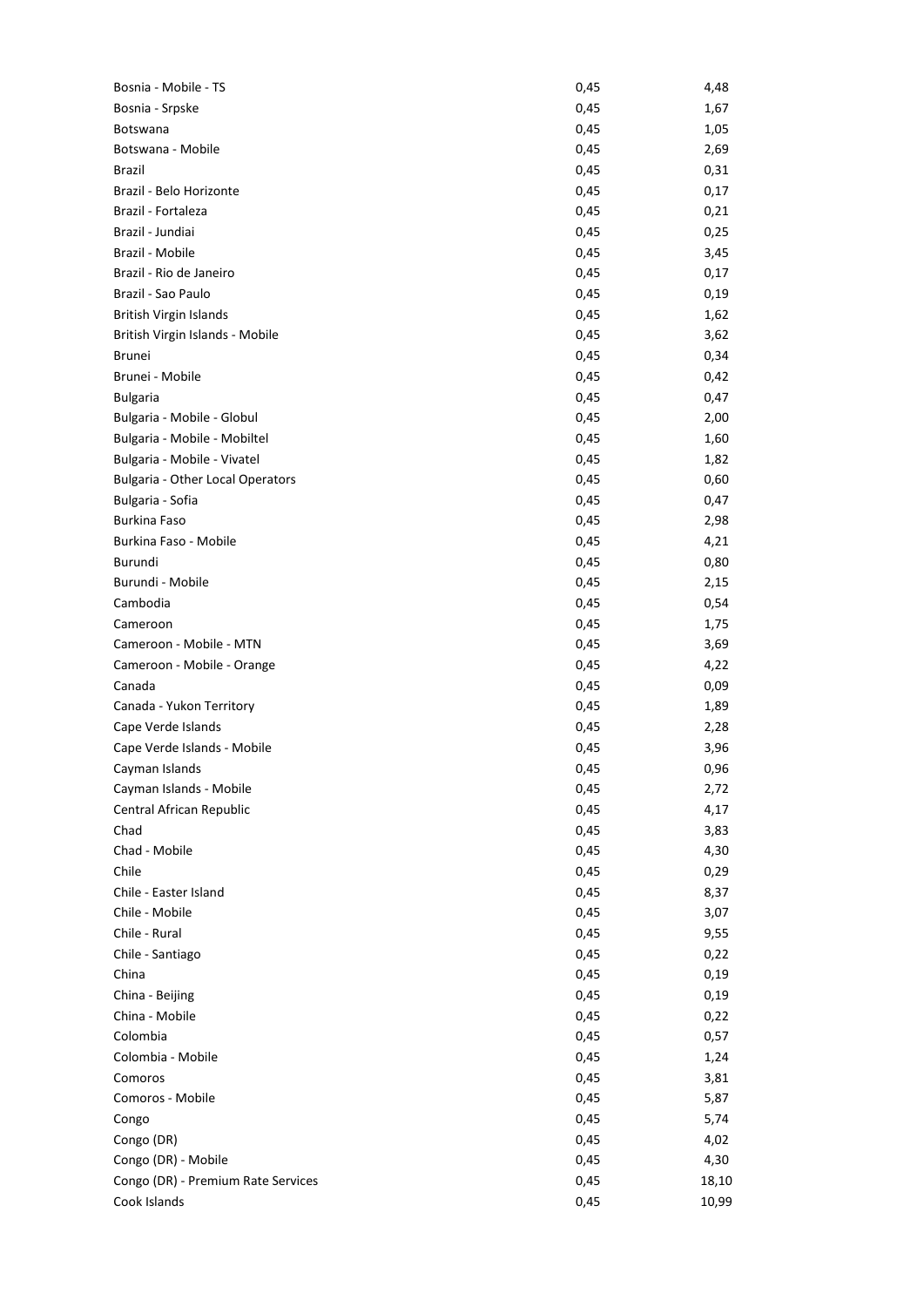| Costa Rica                              | 0,45 | 0,20  |
|-----------------------------------------|------|-------|
| Costa Rica - Mobile                     | 0,45 | 0,82  |
| Costa Rica - Mobile - Claro             | 0,45 | 0,84  |
| Costa Rica - Mobile - Telefonica        | 0,45 | 1,36  |
| Croatia                                 | 0,45 | 0,15  |
| Croatia - Mobile - HT Mobile            | 0,45 | 4,50  |
| Croatia - Mobile - Tele2                | 0,45 | 4,51  |
| Croatia - Mobile - VipNet               | 0,45 | 4,51  |
| Cuba                                    | 0,45 | 14,63 |
| Cyprus                                  | 0,45 | 0,14  |
| Cyprus - Mobile - Areeba                | 0,45 | 0,57  |
| Cyprus - Mobile - Cytamobile - Vodafone | 0,45 | 0,40  |
| Cyprus - Mobile - Primetel              | 0,45 | 0,77  |
| Cyprus - Personal Number                | 0,45 | 0,90  |
| Cyprus - Universal Access               | 0,45 | 0,90  |
| Czech Republic                          | 0,45 | 0,30  |
| Czech Republic - Mobile                 | 0,45 | 1,17  |
| Czech Republic - Prague                 | 0,45 | 0,31  |
| Denmark                                 | 0,45 | 0,16  |
| Denmark - Mobile                        | 0,45 | 2,64  |
| Diego Garcia                            | 0,45 | 19,25 |
| Djibouti                                | 0,45 | 5,09  |
| Dominica                                | 0,45 | 0,69  |
| Dominica - Mobile - Digicel             | 0,45 | 3,34  |
| Dominica - Mobile - Other               | 0,45 | 3,51  |
| Dominican Republic                      | 0,45 | 0,34  |
| Dominican Republic - Mobile             | 0,45 | 1,35  |
| East Timor                              | 0,45 | 13,06 |
| Ecuador                                 | 0,45 | 1,46  |
| Ecuador - Mobile - Alegro               | 0,45 | 3,66  |
| Ecuador - Mobile - Movistar             | 0,45 | 3,29  |
| Ecuador - Mobile - Porta                | 0,45 | 3,56  |
| Egypt                                   | 0,45 | 1,28  |
| Egypt - Cairo                           | 0,45 | 1,30  |
| Egypt - Mobile                          | 0,45 | 1,78  |
| El Salvador                             | 0,45 | 2,41  |
| El Salvador - Mobile - Digicel SA       | 0,45 | 2,62  |
| El Salvador - Mobile - Personal         | 0,45 | 2,60  |
| El Salvador - Mobile - Telefonica       | 0,45 | 3,28  |
| El Salvador - Mobile - Telemovil        | 0,45 | 2,53  |
| <b>Equatorial Guinea</b>                | 0,45 | 3,62  |
| Equatorial Guinea - Mobile              | 0,45 | 3,70  |
| Eritrea                                 | 0,45 | 3,67  |
| Eritrea - Mobile                        | 0,45 | 4,13  |
| Estonia                                 | 0,45 | 0,25  |
| Estonia - E-Fax Services                | 0,45 | 7,04  |
| Estonia - Mobile - EMT                  | 0,45 | 1,77  |
| Estonia - Mobile - Elisa                | 0,45 | 1,77  |
| Estonia - Mobile - Tele2                | 0,45 | 1,77  |
| Estonia - Mobile - Top Connect          | 0,45 | 4,61  |
| Estonia - Personal Numbering            | 0,45 | 7,13  |
| Ethiopia                                | 0,45 | 3,61  |
| Ethiopia - Addis Ababa                  | 0,45 | 3,63  |
| Ethiopia - Mobile                       | 0,45 | 4,13  |
| Faeroe Islands                          | 0,45 | 0,69  |
|                                         |      |       |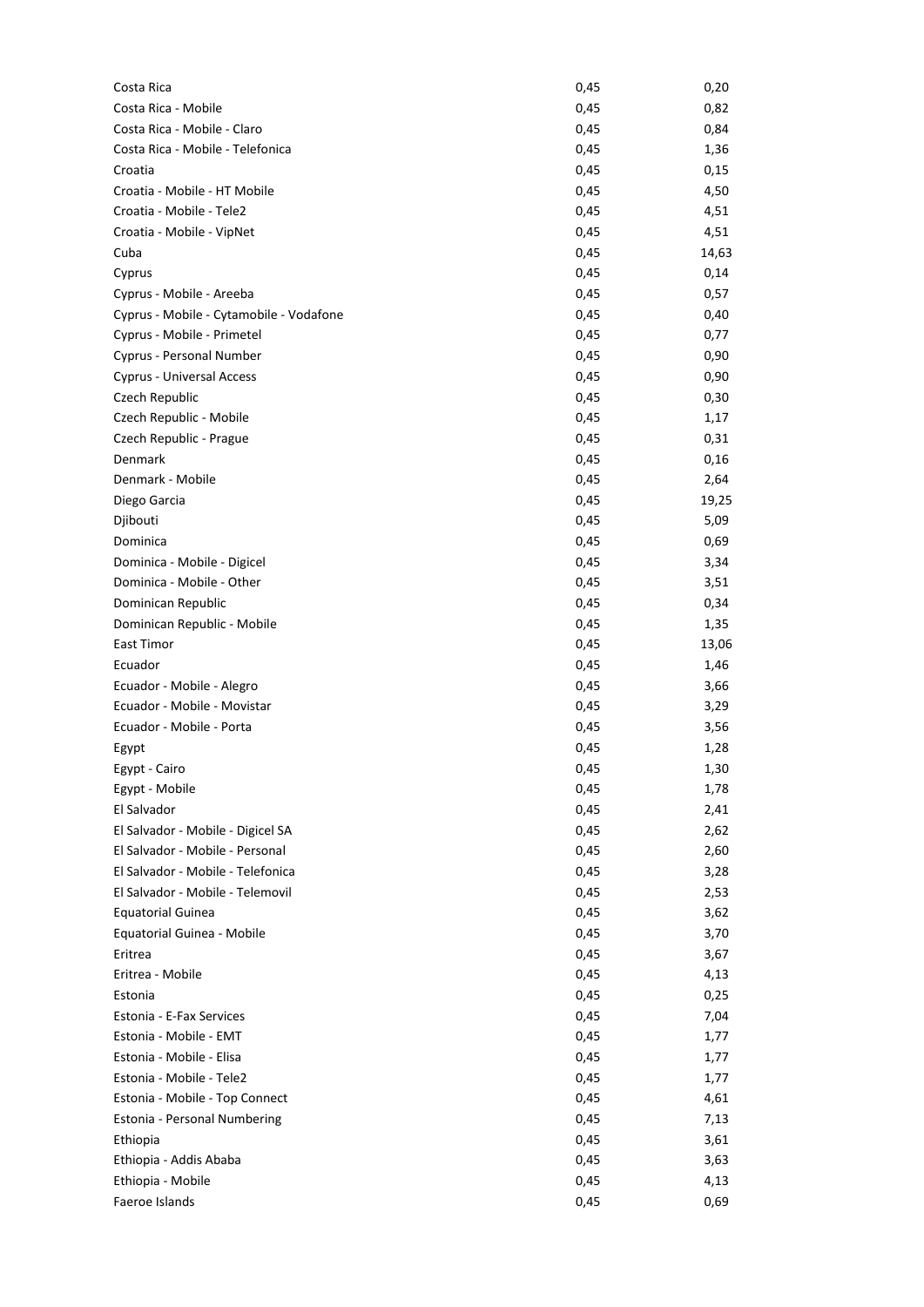| Faeroe Islands - Mobile             | 0,45 | 2,95  |
|-------------------------------------|------|-------|
| <b>Falkland Islands</b>             | 0,45 | 20,17 |
| Fiji Island                         | 0,45 | 3,56  |
| Finland                             | 0,45 | 0,49  |
| Finland - Corporate Service         | 0,45 | 0,81  |
| Finland - Helsinki                  | 0,45 | 0,49  |
| Finland - Mobile - DNA              | 0,45 | 1,76  |
| Finland - Mobile - Elisa            | 0,45 | 1,76  |
| Finland - Mobile - Other            | 0,45 | 1,76  |
| Finland - Mobile - Sonera           | 0,45 | 1,76  |
| Finland - Portable Numbers          | 0,45 | 0,92  |
| France                              | 0,45 | 0,09  |
| France - Mobile                     | 0,45 | 0,64  |
| France - Mobile - Bouygues          | 0,45 | 0,37  |
| France - Mobile - Free              | 0,45 | 0,66  |
| France - Mobile - Globalstar        | 0,45 | 6,59  |
| France - Mobile - Orange            | 0,45 | 0,37  |
| France - Mobile - SFR               | 0,45 | 0,37  |
| France - OBL tiers                  | 0,45 | 0,09  |
| French Guiana                       | 0,45 | 0,32  |
| French Guiana - Mobile              | 0,45 | 2,25  |
| French Guiana - Mobile - Digicel    | 0,45 | 0,78  |
| French Guiana - Mobile - Orange     | 0,45 | 1,27  |
| French Polynesia                    | 0,45 | 3,77  |
| Gabon Republic                      | 0,45 | 5,94  |
| Gabon Republic - Mobile - Airtel    | 0,45 | 6,28  |
| Gabon Republic - Mobile - Liberties | 0,45 | 6,57  |
| Gabon Republic - Mobile - Moov      | 0,45 | 6,87  |
| Gambia                              | 0,45 | 6,97  |
| Gambia - Mobile                     | 0,45 | 7,90  |
| Georgia                             | 0,45 | 0,97  |
| Georgia - Abkhazia                  | 0,45 | 0,73  |
| Georgia - Mobile                    | 0,45 | 2,16  |
| Georgia - Personal Number           | 0,45 | 8,64  |
| Georgia - Tbilisi                   | 0,45 | 0,96  |
| Germany                             | 0,45 | 0,12  |
| Germany - Mobile                    | 0,45 | 1,89  |
| Germany - Mobile - Callax           | 0,45 | 2,12  |
| Germany - Mobile - Eplus            | 0,45 | 1,42  |
| Germany - Mobile - O2               | 0,45 | 0,92  |
| Germany - Mobile - T-Mobile         | 0,45 | 0,92  |
| Germany - Mobile - Vizestream       | 0,45 | 1,84  |
| Germany - Mobile - Vodafone         | 0,45 | 0,93  |
| Germany - Special Service           | 0,45 | 0,36  |
| Ghana                               | 0,45 | 3,07  |
| Ghana - Accra                       | 0,45 | 3,10  |
| Ghana - Mobile                      | 0,45 | 3,70  |
| Gibraltar                           | 0,45 | 0,40  |
| Gibraltar - Mobile                  | 0,45 | 3,49  |
| Greece                              | 0,45 | 0,16  |
| Greece - Athens                     | 0,45 | 0,15  |
| Greece - Mobile                     | 0,45 | 0,98  |
| Greenland                           | 0,45 | 4,76  |
| Greenland - Mobile                  | 0,45 | 7,96  |
| Grenada                             | 0,45 | 1,03  |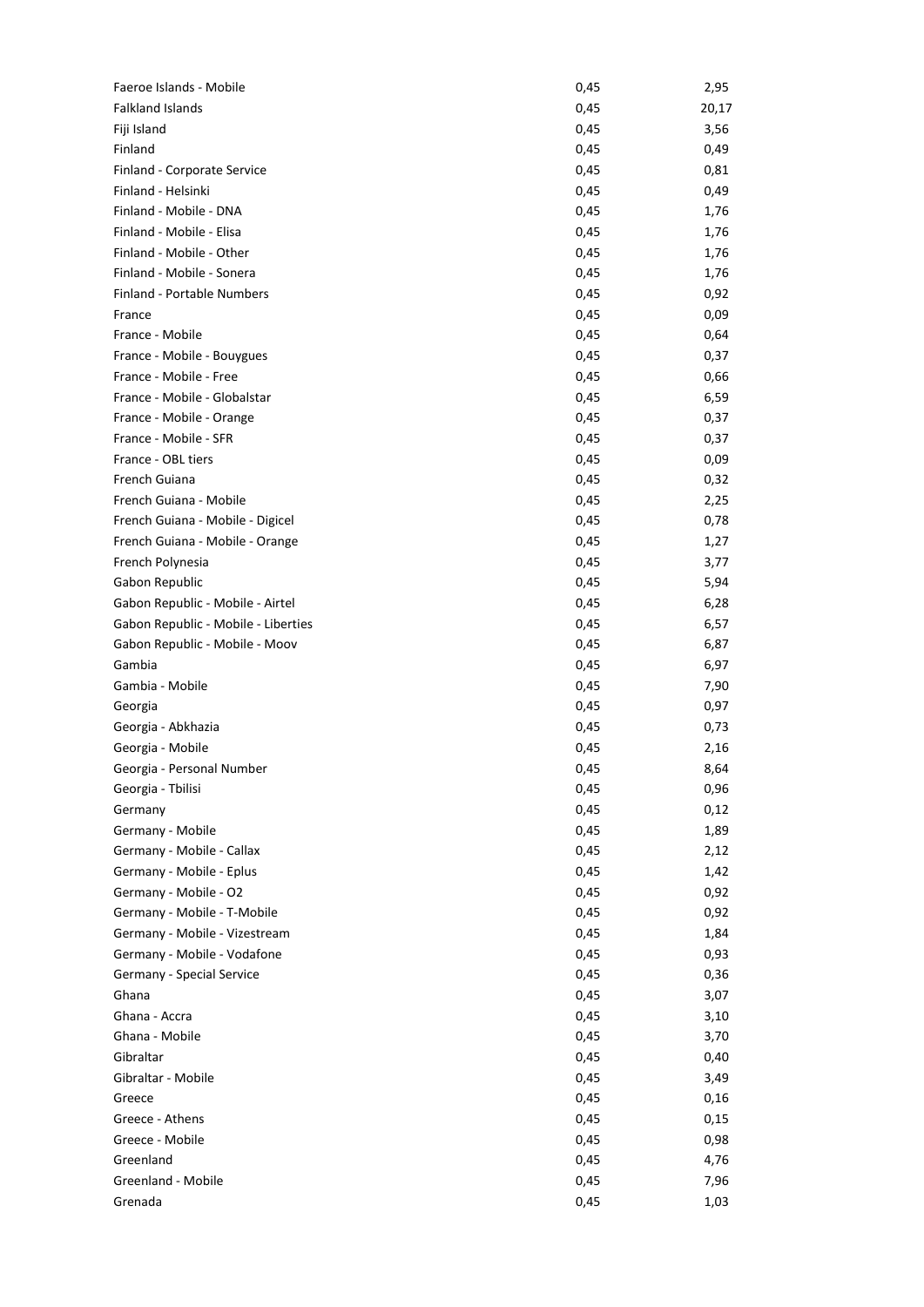| Grenada - Mobile - Digicel            | 0,45 | 3,69   |
|---------------------------------------|------|--------|
| Grenada - Mobile - Other              | 0,45 | 3,83   |
| Guadeloupe                            | 0,45 | 0,28   |
| Guadeloupe - Mobile                   | 0,45 | 1,18   |
| Guam                                  | 0,45 | 0,31   |
| Guatemala                             | 0,45 | 1,63   |
| Guatemala - Mobile - Comcel           | 0,45 | 2,37   |
| Guatemala - Mobile - PCS              | 0,45 | 1,70   |
| Guatemala - Mobile - Telefonica       | 0,45 | 2,06   |
| Guinea                                | 0,45 | 5,94   |
| Guinea - Mobile                       | 0,45 | 6,73   |
| Guinea Bissau                         | 0,45 | 4,06   |
| Guinea Bissau - Mobile                | 0,45 | 6,64   |
| Guinea Bissau - Premium Rate Services | 0,45 | 7,33   |
| Guyana                                | 0,45 | 3,47   |
| Haiti                                 | 0,45 | 4,06   |
| Haiti - Mobile                        | 0,45 | 4,64   |
| Hitta                                 | 0,45 | 0,15   |
| Honduras                              | 0,45 | 1,50   |
| Honduras - Mobile                     | 0,45 | 2,49   |
| Hong Kong                             | 0,45 | 0,12   |
| Hong Kong - Mobile                    | 0,45 | 0,24   |
| Hungary                               | 0,45 | 0,11   |
|                                       |      |        |
| Hungary - Budapest                    | 0,45 | 0,10   |
| Hungary - Mobile                      | 0,45 | 0,91   |
| Iceland                               | 0,45 | 0,21   |
| Iceland - Mobile - IMC                | 0,45 | 1,58   |
| Iceland - Mobile - Other              | 0,45 | 1,18   |
| Iceland - Mobile - Telecom            | 0,45 | 0,99   |
| Iceland - Mobile - Vodafone           | 0,45 | 1,00   |
| India                                 | 0,45 | 0,23   |
| India - Andrah Pradesh                | 0,45 | 0,22   |
| India - Bangalore                     | 0,45 | 0,22   |
| India - Bombay                        | 0,45 | 0,23   |
| India - Calcutta                      | 0,45 | 0,23   |
| India - Gujarat                       | 0,45 | 0,24   |
| India - Hyderabad                     | 0,45 | 0,23   |
| India - Madras                        | 0,45 | 0,23   |
| India - Mobile - BSNL                 | 0,45 | 0,23   |
| India - Mobile - Other                | 0,45 | 0,23   |
| India - New Delhi                     | 0,45 | 0,23   |
| India - Punjab                        | 0,45 | 0,24   |
| Indonesia                             | 0,45 | 0,82   |
| Indonesia - Jakarta                   | 0,45 | 0,41   |
| Indonesia - Mobile                    | 0,45 | 1,01   |
| Inmarsat                              | 0,45 | 85,17  |
| Inmarsat - Aero                       | 0,45 | 57,74  |
| Inmarsat - B                          | 0,45 | 24,70  |
| Inmarsat - B HSD                      | 0,45 | 118,23 |
| Inmarsat - BGAN                       | 0,45 | 15,14  |
| Inmarsat - BGAN HSD                   | 0,45 | 84,67  |
| Inmarsat - GAN/Fleet/Swift64 HSD      | 0,45 | 95,28  |
| Inmarsat - M                          | 0,45 | 20,32  |
| Inmarsat - Mini-M/GAN/Fleet/Swift64   | 0,45 | 17,61  |
| Iran                                  | 0,45 | 0,83   |
|                                       |      |        |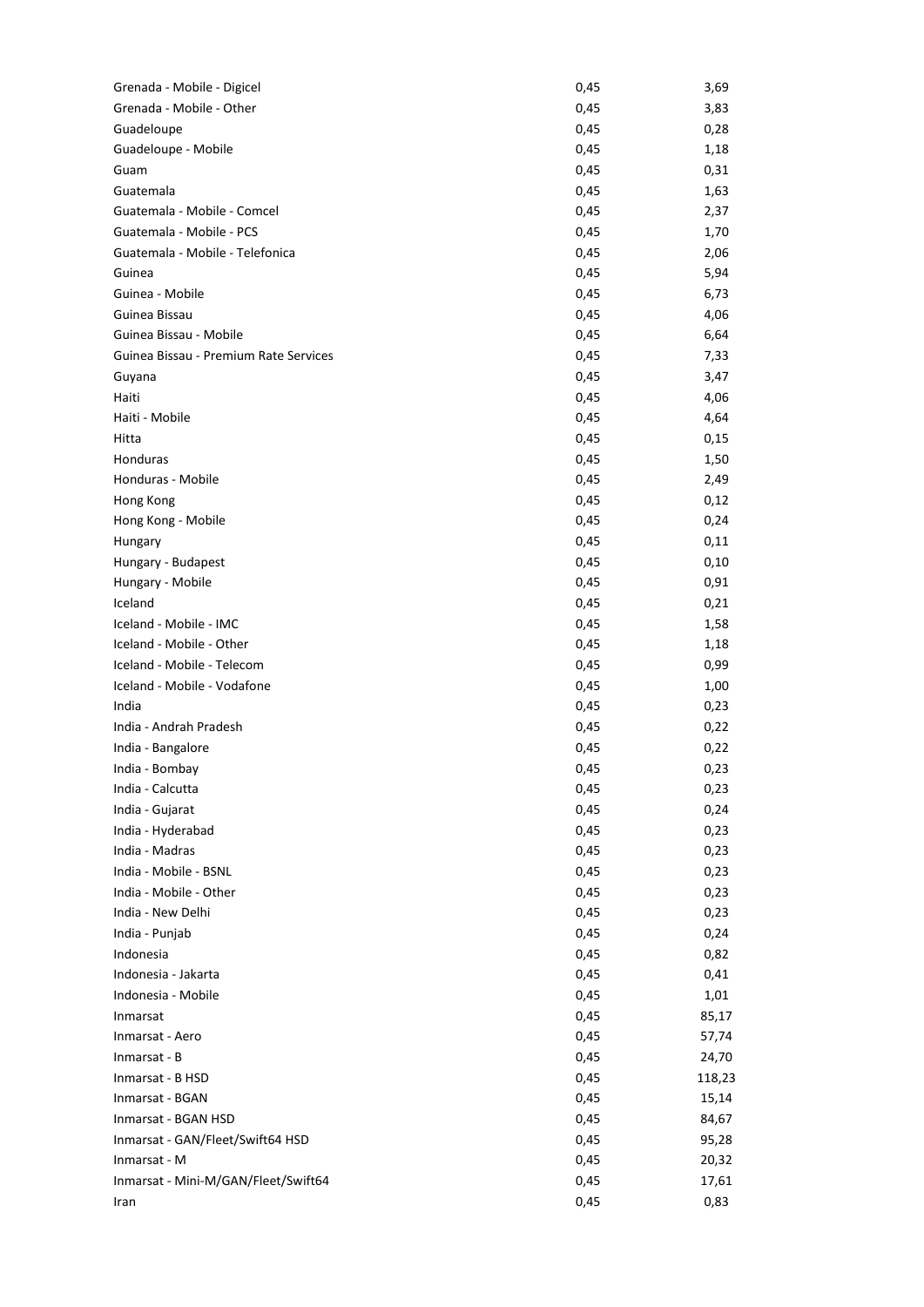| Iran - Mobile                       | 0,45 | 1,08  |
|-------------------------------------|------|-------|
| Iran - Tehran                       | 0,45 | 0,96  |
| Iraq                                | 0,45 | 1,21  |
| Iraq - Baghdad                      | 0,45 | 1,21  |
| Iraq - Fixed Other                  | 0,45 | 1,12  |
| Iraq - Mobile                       | 0,45 | 1,45  |
| Iraq - Mobile - AsiaCell            | 0,45 | 2,02  |
| Iraq - Mobile - Korek               | 0,45 | 1,85  |
| Iraq - Mobile - Zain                | 0,45 | 2,02  |
| Iraq - Sulaymaniyah                 | 0,45 | 1,02  |
| Ireland                             | 0,45 | 0,10  |
| Ireland - Dublin                    | 0,45 | 0,13  |
| Ireland - Mobile                    | 0,45 | 3,53  |
| Ireland - Mobile - H3G              | 0,45 | 2,68  |
| Ireland - Mobile - Meteor           | 0,45 | 1,41  |
| Ireland - Mobile - O2               | 0,45 | 1,25  |
| Ireland - Mobile - Tesco            | 0,45 | 3,93  |
| Ireland - Mobile - Vodafone         | 0,45 | 1,20  |
| Ireland - Universal Access          | 0,45 | 4,28  |
| Iridium                             | 0,45 | 52,79 |
| Iridium - Fixed                     | 0,45 | 55,38 |
| Iridium - Globalstar                | 0,45 | 46,71 |
| Israel                              | 0,45 | 0,11  |
| Israel - Mobile                     | 0,45 | 0,84  |
| Israel - Mobile - Palestine Region  | 0,45 | 3,05  |
| Israel - Palestine Region           | 0,45 | 2,41  |
| Italy                               | 0,45 | 0,13  |
| Italy - Mobile                      | 0,45 | 1,72  |
| Italy - Mobile - H3G                | 0,45 | 1,72  |
| Italy - Mobile - Noverca            | 0,45 | 26,13 |
| Italy - Mobile - Other              | 0,45 | 1,73  |
| Italy - Mobile - Telecom Italia     | 0,45 | 1,39  |
| Italy - Mobile - Vodafone           | 0,45 | 1,39  |
| Italy - Mobile - Wind               | 0,45 | 1,41  |
| <b>Ivory Coast</b>                  | 0,45 | 3,69  |
| Ivory Coast - Abidjan               | 0,45 | 3,03  |
| Ivory Coast - Mobile                | 0,45 | 4,60  |
| Ivory Coast - Premium Rate Services | 0,45 | 12,58 |
| Jamaica                             | 0,45 | 0,95  |
| Jamaica - Mobile                    | 0,45 | 3,96  |
| Japan                               | 0,45 | 0,37  |
| Japan - Mobile                      | 0,45 | 1,82  |
| Japan - Tokyo                       | 0,45 | 0,40  |
| Jordan                              | 0,45 | 1,40  |
| Jordan - Mobile - Orange            | 0,45 | 1,96  |
| Jordan - Mobile - Umniah            | 0,45 | 1,96  |
| Jordan - Mobile - Zain              | 0,45 | 1,96  |
| Kazakhstan                          | 0,45 | 0,42  |
| Kazakhstan - Almaty                 | 0,45 | 0,07  |
| Kazakhstan - Alternative Networks   | 0,45 | 0,94  |
| Kazakhstan - Mobile - Altel         | 0,45 | 1,26  |
| Kazakhstan - Mobile - KarTel        | 0,45 | 1,62  |
| Kazakhstan - Mobile - Kcell         | 0,45 | 1,51  |
| Kazakhstan - Mobile - MobileTel     | 0,45 | 1,34  |
| Kenya                               | 0,45 | 1,15  |
|                                     |      |       |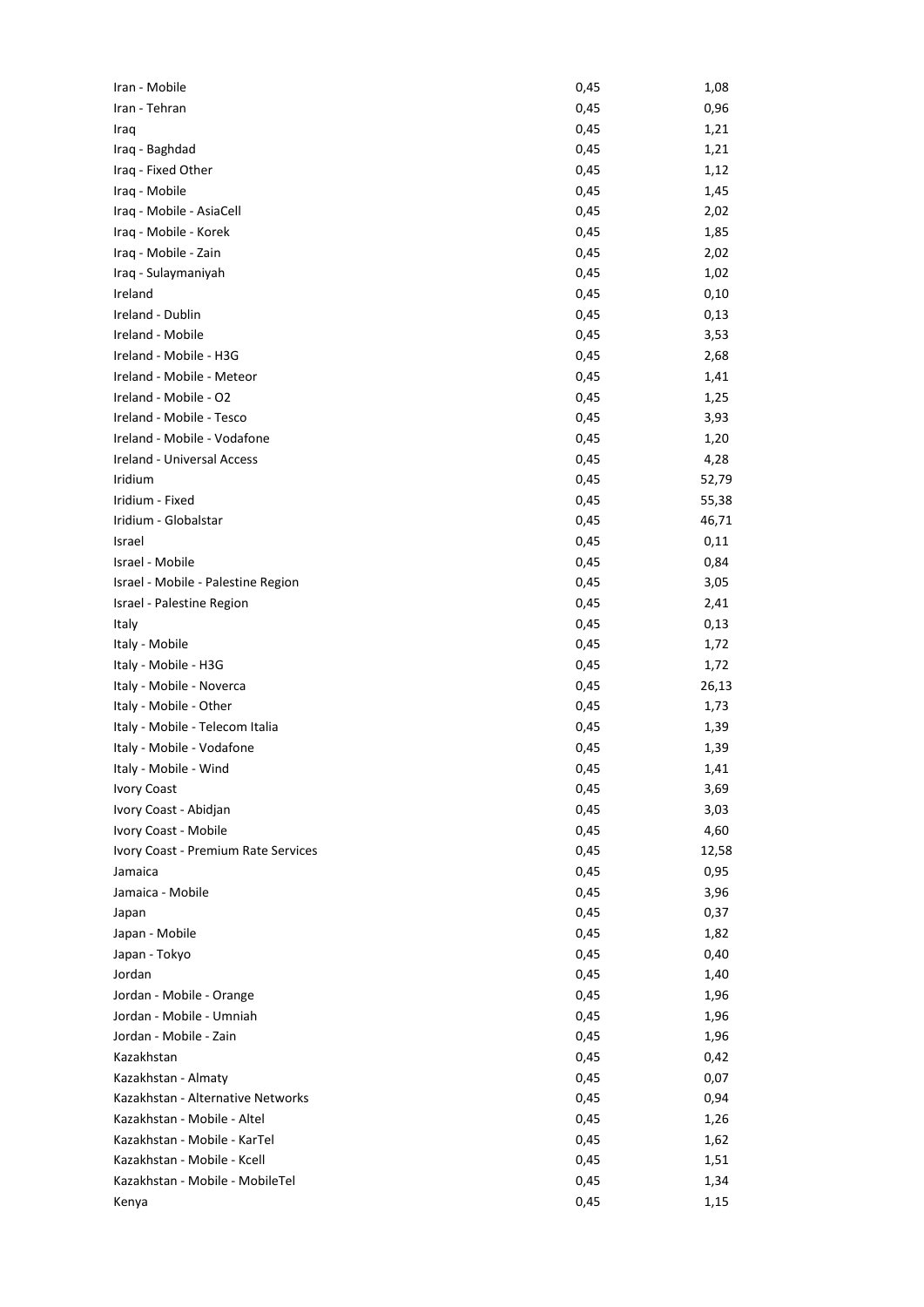| Kenya - Mobile                       | 0,45         | 1,36         |
|--------------------------------------|--------------|--------------|
| Kenya - Mobile - Airtel              | 0,45         | 1,67         |
| Kenya - Mobile - Safaricom           | 0,45         | 1,19         |
| Kenya - Nairobi                      | 0,45         | 1,13         |
| Kiribati                             | 0,45         | 8,49         |
| Korea (North)                        | 0,45         | 9,54         |
| Korea (South)                        | 0,45         | 0,17         |
| Korea (South) - Mobile               | 0,45         | 0,40         |
| Korea (South) - Mobile - KTF         | 0,45         | 0,40         |
| Korea (South) - Mobile - LGT         | 0,45         | 0,40         |
| Korea (South) - Mobile - SK          | 0,45         | 0,40         |
| Kuwait                               | 0,45         | 0,70         |
| Kuwait - Mobile                      | 0,45         | 1,52         |
| Kyrgyzstan                           | 0,45         | 1,74         |
| Kyrgyzstan - Bishkek                 | 0,45         | 1,57         |
| Kyrgyzstan - Mobile - Aktel          | 0,45         | 1,19         |
| Kyrgyzstan - Mobile - Bimokom        | 0,45         | 1,50         |
| Kyrgyzstan - Mobile - Other          | 0,45         | 1,76         |
| Kyrgyzstan - Mobile - Sky mobile GSM | 0,45         | 1,19         |
| Laos                                 | 0,45         | 0,96         |
| Latvia                               | 0,45         | 0,23         |
| Latvia - Mobile - Baltija            | 0,45         | 2,43         |
| Latvia - Mobile - Bite               | 0,45         | 1,00         |
| Latvia - Mobile - CSC                | 0,45         | 7,75         |
| Latvia - Mobile - Camel              | 0,45         | 5,14         |
| Latvia - Mobile - Latvijas           | 0,45         | 1,00         |
| Latvia - Mobile - Others             | 0,45         | 10,89        |
| Latvia - Mobile - Tele2              | 0,45         | 1,00         |
| Latvia - Others2                     | 0,45         | 8,89         |
| Latvia - Riga                        | 0,45         | 0,26         |
| Latvia - Services 1                  | 0,45         |              |
| Latvia - Services 2                  | 0,45         | 6,90<br>8,59 |
|                                      |              |              |
| Lebanon                              | 0,45<br>0,45 | 1,35<br>2,94 |
| Lebanon - Mobile<br>Lesotho          |              |              |
| Lesotho - Mobile                     | 0,45         | 2,65         |
|                                      | 0,45         | 3,12         |
| Liberia                              | 0,45         | 3,45         |
| Liberia - Mobile - AW LiberCell      | 0,45         | 6,01         |
| Liberia - Mobile - Celcom            | 0,45         | 6,42         |
| Liberia - Mobile - Comium            | 0,45         | 6,51         |
| Liberia - Mobile - MTN               | 0,45         | 6,38         |
| Liberia - Mobile - Telelinks         | 0,45         | 4,96         |
| Libya                                | 0,45         | 3,07         |
| Libya - Mobile                       | 0,45         | 4,13         |
| Liechtenstein                        | 0,45         | 1,16         |
| Liechtenstein - Mobile - 1rst Mobile | 0,45         | 7,59         |
| Liechtenstein - Mobile - Other       | 0,45         | 8,07         |
| Lithuania                            | 0,45         | 0,23         |
| Lithuania - Mobile                   | 0,45         | 0,59         |
| Lithuania - Mobile - Bite GSM        | 0,45         | 0,50         |
| Lithuania - Mobile - Omnitel         | 0,45         | 0,50         |
| Lithuania - Mobile - Tele2           | 0,45         | 0,50         |
| Lithuania - Personal                 | 0,45         | 8,89         |
| Luxembourg                           | 0,45         | 0,20         |
| Luxembourg - Mobile - Orange         | 0,45         | 2,93         |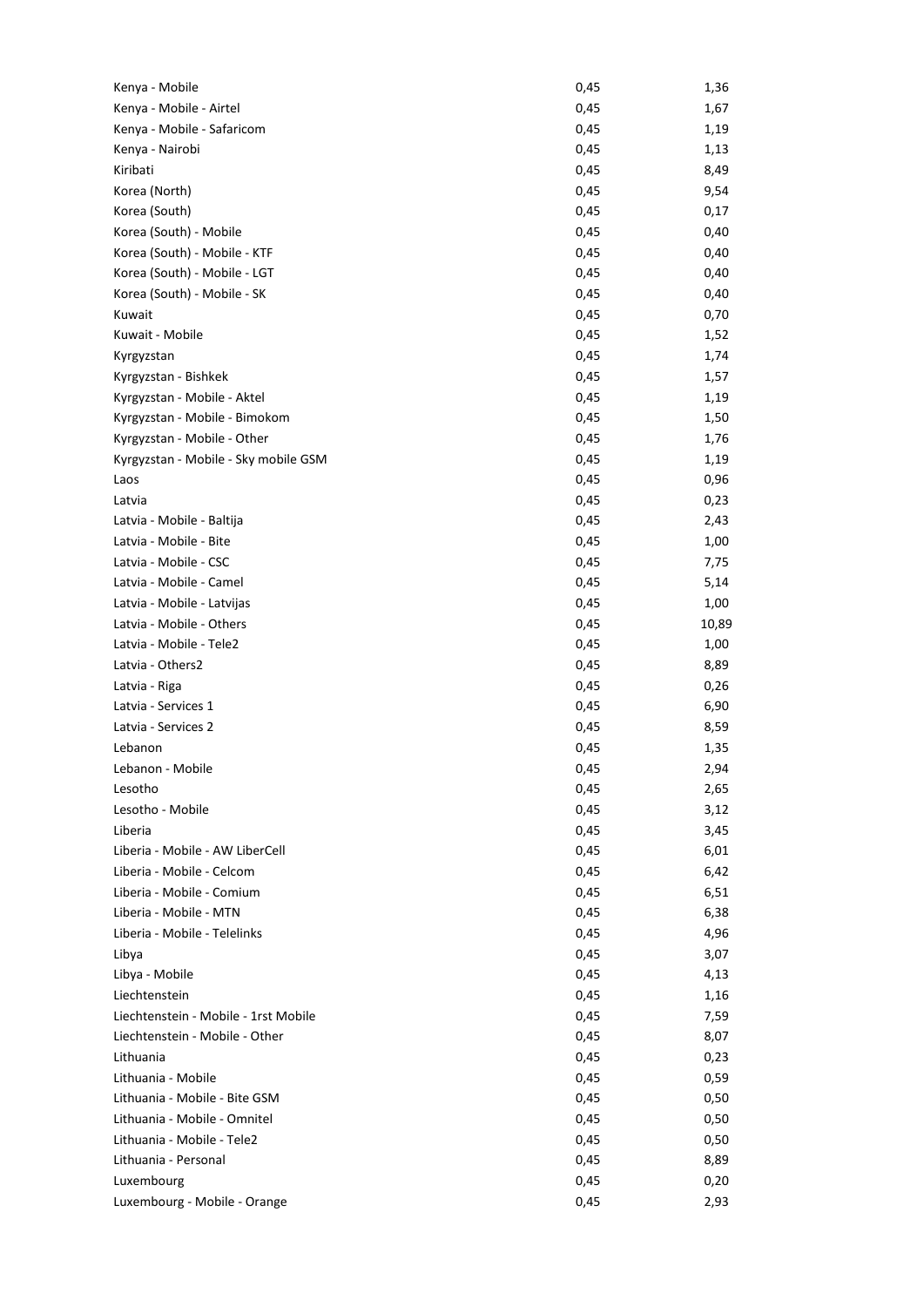| Luxembourg - Mobile - P&T LuxGSM             | 0,45 | 2,30         |
|----------------------------------------------|------|--------------|
| Luxembourg - Mobile - Tango                  | 0,45 | 2,30         |
| Macau                                        | 0,45 | 0,67         |
| Macedonia                                    | 0,45 | 1,61         |
| Macedonia - Cosmofon Fixed                   | 0,45 | 1,67         |
| Macedonia - Mobile                           | 0,45 | 5,91         |
| Madagascar                                   | 0,45 | 6,01         |
| Madagascar - Mobile                          | 0,45 | 7,63         |
| Malawi                                       | 0,45 | 1,24         |
| Malawi - Mobile                              | 0,45 | 1,26         |
| Malaysia                                     | 0,45 | 0,13         |
| Malaysia - Mobile                            | 0,45 | 0,40         |
| Malaysia - Mobile - Celcom                   | 0,45 | 0,40         |
| Malaysia - Mobile - Digi                     | 0,45 | 0,40         |
| Malaysia - Mobile - Maxis                    | 0,45 | 0,40         |
| Maldives                                     | 0,45 | 10,31        |
| Mali                                         | 0,45 | 2,83         |
| Mali - Bamako                                | 0,45 | 2,83         |
| Mali - Mobile - Malitel                      | 0,45 | 4,42         |
| Mali - Mobile - Orange                       | 0,45 | 4,84         |
| Malta                                        | 0,45 | 0,19         |
| Malta - Mobile                               | 0,45 | 1,31         |
| Mariana Island                               | 0,45 | 0,54         |
| <b>Marshall Islands</b>                      | 0,45 | 3,55         |
| Martinique - Fr, Antilles                    | 0,45 | 0,29         |
| Martinique - Fr, Antilles - Mobile           | 0,45 | 2,48         |
| Martinique - Fr, Antilles - Mobile - Digicel | 0,45 | 1,23         |
| Martinique - Fr, Antilles - Mobile - Orange  | 0,45 |              |
| Mauritania                                   | 0,45 | 1,15<br>6,28 |
| Mauritania - Mobile                          | 0,45 | 7,44         |
| Mauritius                                    | 0,45 | 1,57         |
| Mauritius - Mobile                           | 0,45 | 1,85         |
|                                              |      |              |
| Mauritius - Rodrigues                        | 0,45 | 1,96         |
| Mexico                                       | 0,45 | 0,40         |
| Mexico - EA<br>Mexico - Mobile               | 0,45 | 0,23         |
|                                              | 0,45 | 0,68         |
| Mexico - Mobile - Telcel - EA                | 0,45 | 1,34         |
| Mexico - Mobile - Telcel - Triangle          | 0,45 | 1,34         |
| Mexico - Triangle - Guadalajara              | 0,45 | 0,13         |
| Mexico - Triangle - Mexico City              | 0,45 | 0,12         |
| Mexico - Triangle - Monterrey                | 0,45 | 0,12         |
| Micronesia                                   | 0,45 | 3,24         |
| Moldova                                      | 0,45 | 1,88         |
| Moldova - Mobile - Moldcell                  | 0,45 | 4,07         |
| Moldova - Mobile - Moldtelecom               | 0,45 | 2,90         |
| Moldova - Mobile - Orange                    | 0,45 | 3,20         |
| Moldova - Mobile - Transnistria              | 0,45 | 2,75         |
| Moldova - Non Geographical                   | 0,45 | 1,93         |
| Moldova - Transnistria                       | 0,45 | 1,89         |
| Monaco                                       | 0,45 | 0,96         |
| Monaco - Kosovo Mobile                       | 0,45 | 5,66         |
| Monaco - Mobile                              | 0,45 | 5,29         |
| Mongolia                                     | 0,45 | 0,68         |
| Montenegro                                   | 0,45 | 1,81         |
| Montenegro - Mobile - MTEL                   | 0,45 | 5,36         |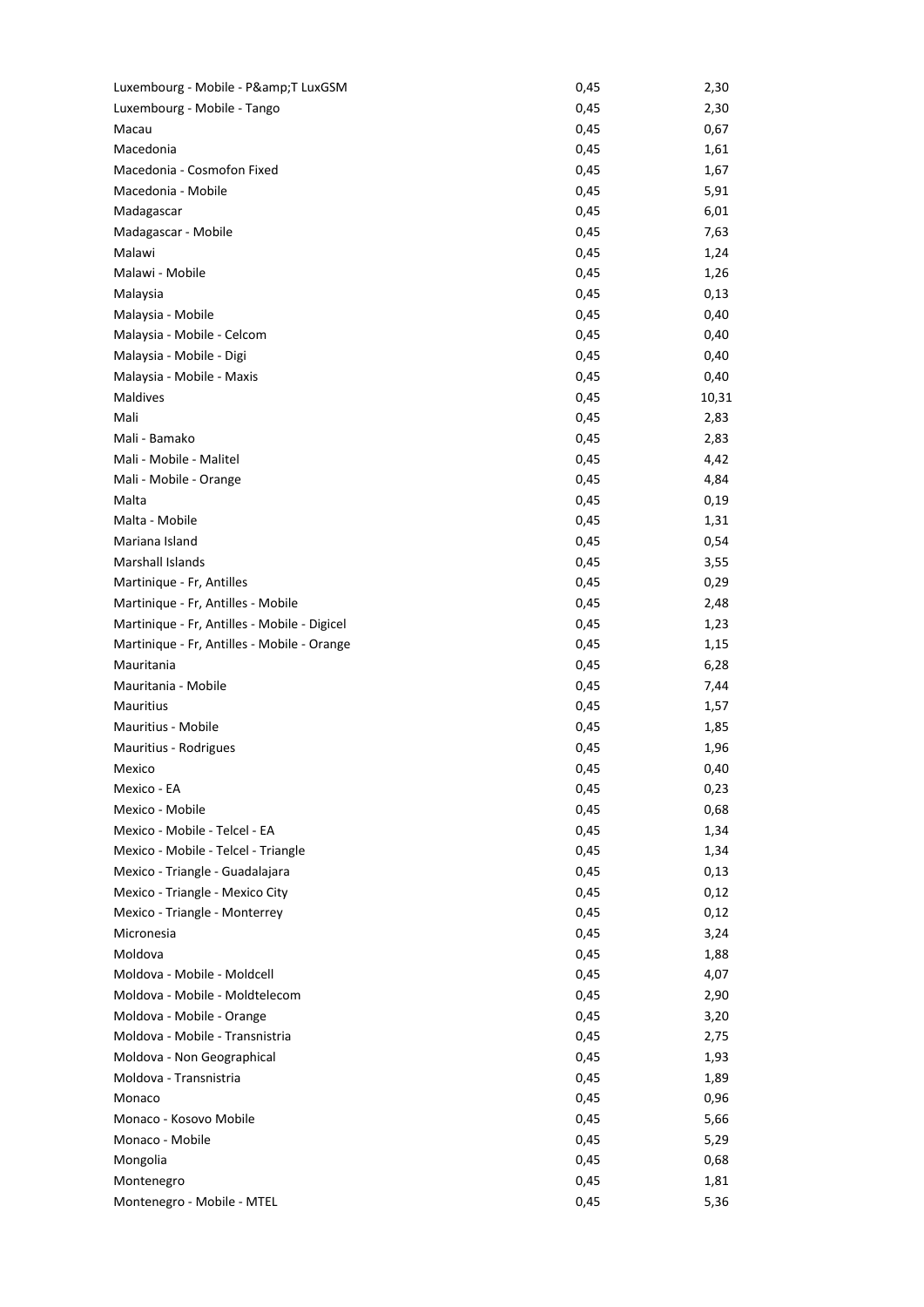| Montenegro - Mobile - ProMonte                    | 0,45 | 5,34  |
|---------------------------------------------------|------|-------|
| Montenegro - Mobile - T-Mobile                    | 0,45 | 5,34  |
| Montserrat                                        | 0,45 | 2,31  |
| Morocco                                           | 0,45 | 0,26  |
| Morocco - Connect Limited Mobility Services (WANA | 0,45 | 4,36  |
| Morocco - Mobile - Itissalat                      | 0,45 | 6,08  |
| Morocco - Mobile - Meditel                        | 0,45 | 6,04  |
| Morocco - Mobile - WANA                           | 0,45 | 6,04  |
| Morocco - WANA                                    | 0,45 | 1,48  |
| Mozambique                                        | 0,45 | 0,93  |
| Mozambique - Mobile                               | 0,45 | 1,61  |
| Mozambique - Mobile - Vodacom                     | 0,45 | 4,02  |
| Myanmar                                           | 0,45 | 4,53  |
| Namibia                                           | 0,45 | 0,87  |
| Namibia - Mobile                                  | 0,45 | 2,16  |
| Nauru                                             | 0,45 | 12,15 |
| Nepal                                             | 0,45 | 1,68  |
| Nepal - Mobile                                    | 0,45 | 1,88  |
| Netherlands                                       | 0,45 | 0,13  |
| Netherlands - Mobile - Callmax (Paging)           | 0,45 | 28,64 |
| Netherlands - Mobile - KPN                        | 0,45 | 0,70  |
| Netherlands - Mobile - Lycamobile                 | 0,45 | 0,98  |
| Netherlands - Mobile - Other                      | 0,45 | 0,98  |
| Netherlands - Mobile - T-Mobile                   | 0,45 | 0,68  |
| Netherlands - Mobile - Tele 2                     | 0,45 | 0,71  |
| Netherlands - Mobile - Telfort                    | 0,45 | 0,70  |
| Netherlands - Mobile - Vodafone                   |      |       |
| <b>Netherlands Antilles</b>                       | 0,45 | 0,69  |
|                                                   | 0,45 | 1,61  |
| Nevis & St, Kitts<br>New Caledonia                | 0,45 | 1,38  |
| New Caledonia - Mobile                            | 0,45 | 2,77  |
|                                                   | 0,45 | 3,49  |
| New Zealand                                       | 0,45 | 0,17  |
| New Zealand - Mobile                              | 0,45 | 0,81  |
| Nicaragua                                         | 0,45 | 1,88  |
| Nicaragua - Mobile - Claro                        | 0,45 | 3,76  |
| Nicaragua - Mobile - Movistar                     | 0,45 | 3,68  |
| Niger                                             | 0,45 | 2,91  |
| Niger - Mobile                                    | 0,45 | 3,27  |
| Nigeria                                           | 0,45 | 1,26  |
| Nigeria - Lagos                                   | 0,45 | 1,23  |
| Nigeria - Mobile - Airtel                         | 0,45 | 1,14  |
| Nigeria - Mobile - EMTS                           | 0,45 | 1,27  |
| Nigeria - Mobile - Globacom                       | 0,45 | 1,14  |
| Nigeria - Mobile - MTEL                           | 0,45 | 1,51  |
| Nigeria - Mobile - MTN                            | 0,45 | 1,14  |
| Nigeria - Mobile - Multilinks                     | 0,45 | 1,49  |
| Nigeria - Starcomms                               | 0,45 | 1,07  |
| Nigeria - Visafone                                | 0,45 | 1,25  |
| Niue                                              | 0,45 | 13,31 |
| Niue - Mobile                                     | 0,45 | 11,78 |
| Norfolk Island                                    | 0,45 | 17,44 |
| Norway                                            | 0,45 | 0,19  |
| Norway - IP Tel, UPT and Voicemail                | 0,45 | 0,71  |
| Norway - Mobile                                   | 0,45 | 2,59  |
| Norway - Mobile - Tele2                           | 0,45 | 2,59  |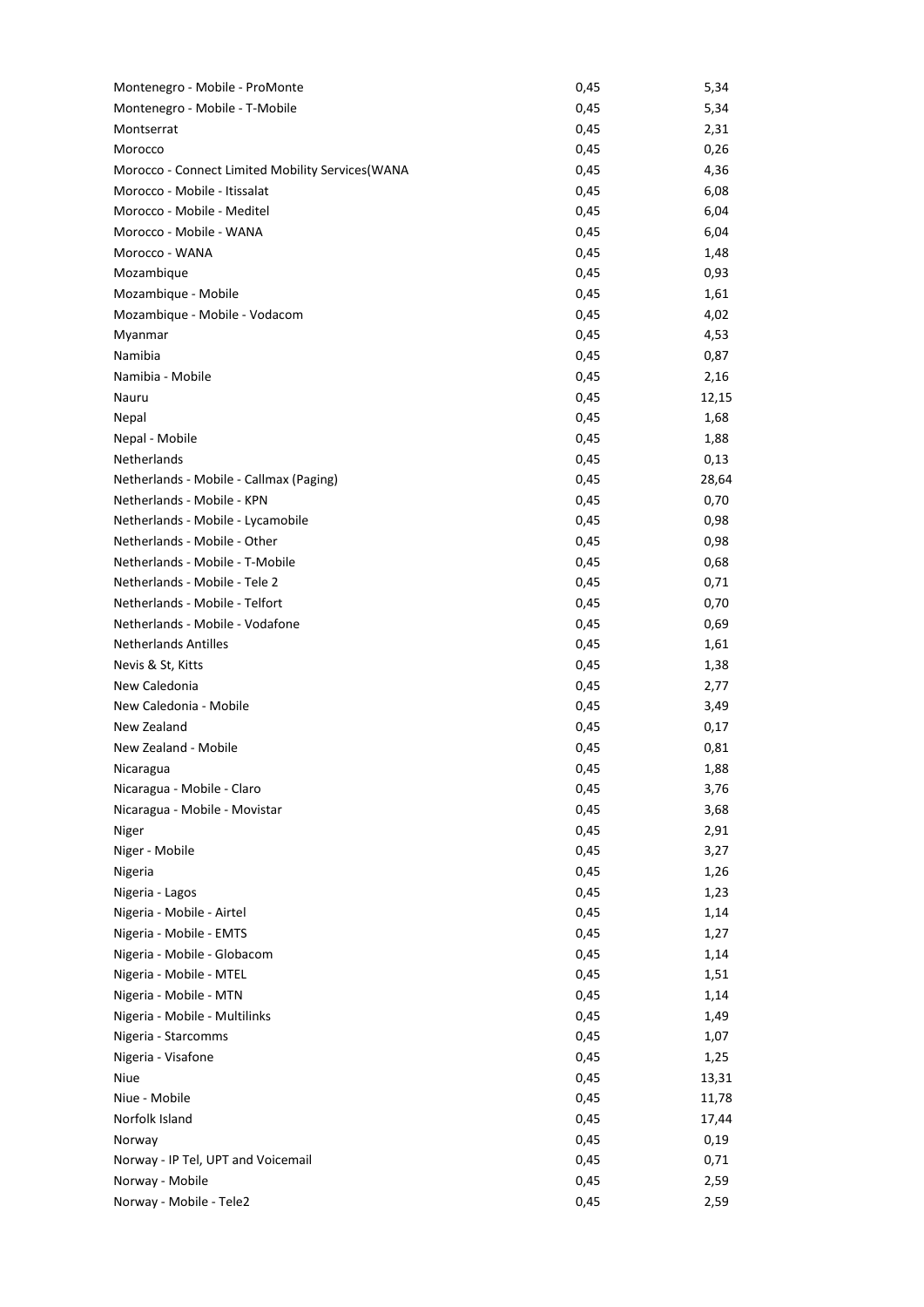| Norway - Mobile Network Norway and Others | 0,45 | 2,59 |
|-------------------------------------------|------|------|
| Norway - Special Services                 | 0,45 | 1,74 |
| Oman                                      | 0,45 | 1,62 |
| Oman - Mobile                             | 0,45 | 4,47 |
| Pakistan                                  | 0,45 | 0,30 |
| Pakistan - Mobile                         | 0,45 | 0,34 |
| Pakistan - Mobile - Mobilink              | 0,45 | 0,34 |
| Pakistan - Mobile - Telenor               | 0,45 | 0,34 |
| Palau                                     | 0,45 | 5,44 |
| Palestine                                 | 0,45 | 2,40 |
| Palestine - Mobile                        | 0,45 | 3,02 |
| Panama                                    | 0,45 | 0,68 |
| Panama - Mobile                           | 0,45 | 2,09 |
| Papua New Guinea                          | 0,45 | 9,52 |
| Paraguay                                  | 0,45 | 0,54 |
| Paraguay - Asuncion                       | 0,45 | 0,48 |
| Paraguay - Mobile                         | 0,45 | 1,74 |
| Peru                                      | 0,45 | 0,17 |
| Peru - Lima                               | 0,45 | 0,16 |
| Peru - Mobile                             | 0,45 | 1,58 |
| Peru - Rural                              | 0,45 | 4,46 |
| Philippines                               | 0,45 | 1,74 |
| Philippines - Mobile                      | 0,45 | 2,47 |
| Philippines - Mobile - Globe              | 0,45 | 2,14 |
| Philippines - Mobile - Smart              | 0,45 | 2,55 |
|                                           |      |      |
| Philippines - Mobile - Sun                | 0,45 | 2,20 |
| Poland                                    | 0,45 | 0,15 |
| Poland - Mobile - Centernet               | 0,45 | 3,80 |
| Poland - Mobile - Cyfrowy Polsat          | 0,45 | 1,80 |
| Poland - Mobile - ERA                     | 0,45 | 4,68 |
| Poland - Mobile - Orange Centertel        | 0,45 | 4,68 |
| Poland - Mobile - Other                   | 0,45 | 3,20 |
| Poland - Mobile - PLUS                    | 0,45 | 4,68 |
| Poland - Mobile - Play (P4)               | 0,45 | 1,18 |
| Portugal                                  | 0,45 | 0,14 |
| Portugal - Mobile - Optimus               | 0,45 | 0,67 |
| Portugal - Mobile - TMN                   | 0,45 | 0,64 |
| Portugal - Mobile - Vodafone              | 0,45 | 0,64 |
| <b>Puerto Rico</b>                        | 0,45 | 0,09 |
| Qatar                                     | 0,45 | 2,25 |
| Qatar - Mobile                            | 0,45 | 3,06 |
| <b>Reunion Island</b>                     | 0,45 | 0,87 |
| Reunion Island - Mobile                   | 0,45 | 1,45 |
| Romania                                   | 0,45 | 0,21 |
| Romania - Bucharest                       | 0,45 | 0,24 |
| Romania - Directory Assistance            | 0,45 | 4,79 |
| Romania - Local Other Operators           | 0,45 | 0,21 |
| Romania - Mobile - Cosmote                | 0,45 | 0,95 |
| Romania - Mobile - Digimobil              | 0,45 | 0,95 |
| Romania - Mobile - Orange                 | 0,45 | 0,96 |
| Romania - Mobile - Telemobil              | 0,45 | 1,06 |
| Romania - Mobile - Vodafone               | 0,45 | 0,95 |
| Romania - Special Services                | 0,45 | 6,72 |
| Russia                                    | 0,45 | 0,38 |
| Russia - Abkhazia                         | 0,45 | 1,19 |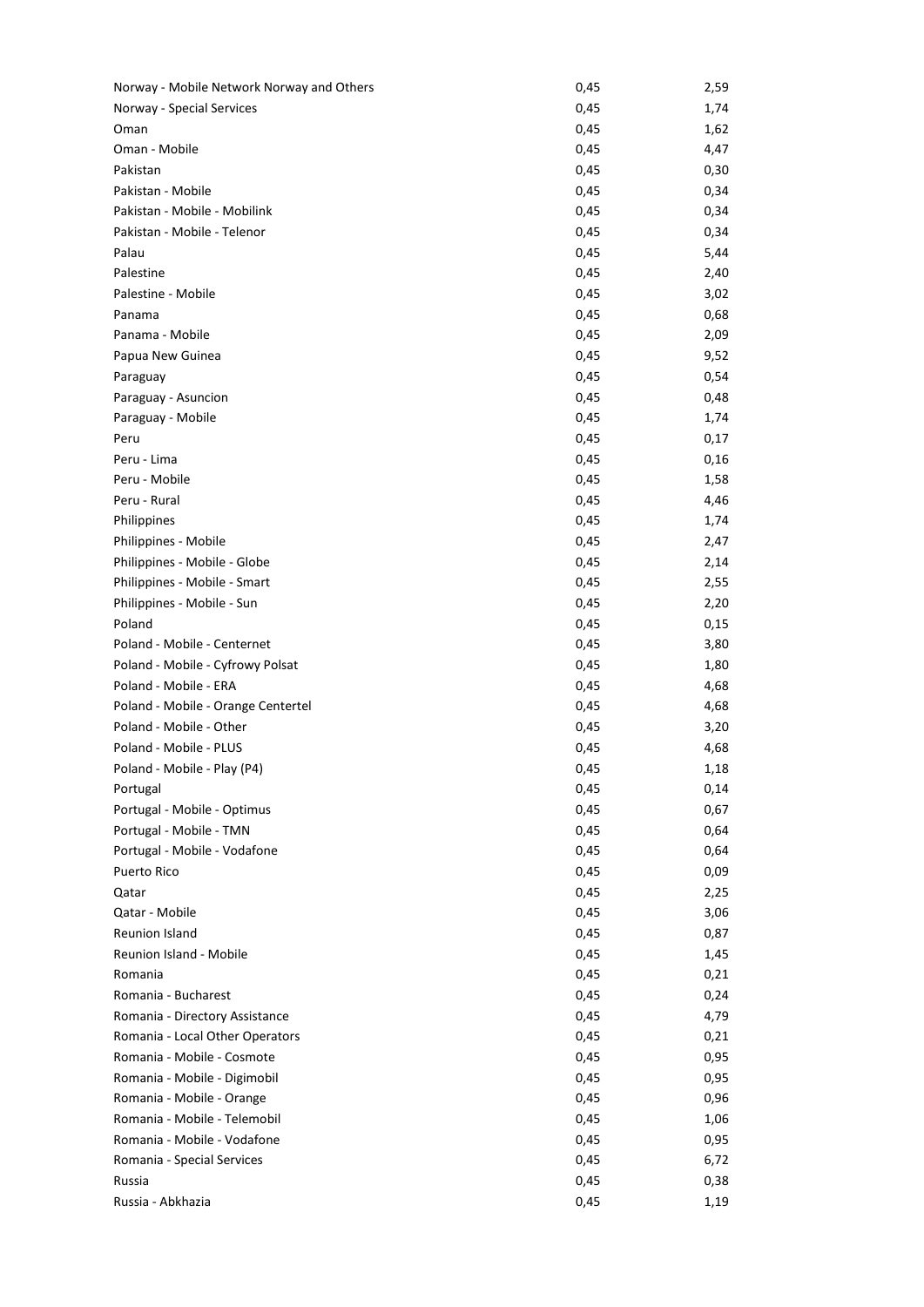| Russia - GlobalTel                      | 0,45         | 27,21        |
|-----------------------------------------|--------------|--------------|
| Russia - Mobile                         | 0,45         | 0,72         |
| Russia - Mobile - Abkhazia              | 0,45         | 2,69         |
| Russia - Mobile - Beeline, Megafon, MTS | 0,45         | 1,98         |
| Russia - Moscow                         | 0,45         | 0,24         |
| Russia - St, Petersburg                 | 0,45         | 0,16         |
| Russia - Zone 2                         | 0,45         | 0,35         |
| Russia - Zone 3                         | 0,45         | 0,53         |
| Russia - Zone 4                         | 0,45         | 0,62         |
| Rwanda                                  | 0,45         | 4,47         |
| Rwanda - Mobile                         | 0,45         | 5,03         |
| San Marino                              | 0,45         | 1,62         |
| San Marino - Conference Services        | 0,45         | 16,82        |
| Sao Tome                                | 0,45         | 12,95        |
| Saudi Arabia                            | 0,45         | 1,33         |
| Saudi Arabia - Mobile                   | 0,45         | 2,27         |
| Saudi Arabia - Riyadh                   | 0,45         | 1,32         |
| Senegal                                 | 0,45         | 2,38         |
| Senegal - Dakar                         | 0,45         | 2,36         |
| Senegal - Fixed Expresso                | 0,45         | 5,53         |
| Senegal - Mobile - Expresso             | 0,45         | 5,79         |
| Senegal - Mobile - Orange               | 0,45         | 3,84         |
| Senegal - Mobile - Tigo                 | 0,45         | 7,04         |
| Serbia                                  | 0,45         | 1,75         |
| Serbia - Belgrade                       | 0,45         | 1,75         |
| Serbia - Kosovo                         | 0,45         | 1,21         |
| Serbia - Kosovo - IPKO FixNet           | 0,45         | 1,66         |
| Serbia - Mobile - MNTS                  | 0,45         | 5,89         |
| Serbia - Mobile - Telenor               | 0,45         | 5,87         |
| Serbia - Mobile - Topnet                | 0,45         | 5,90         |
| Serbia - Orion Telekom                  | 0,45         | 5,05         |
| Seychelles                              | 0,45         | 3,60         |
| Seychelles - Mobile                     |              |              |
| Sierra Leone                            | 0,45<br>0,45 | 4,16         |
|                                         | 0,45         | 6,35<br>0,09 |
| Singapore<br>Singapore - Mobile         |              |              |
|                                         | 0,45         | 0,16         |
| Slovakia                                | 0,45         | 0,25         |
| Slovakia - Mobile - Eurotel             | 0,45         | 1,87         |
| Slovakia - Mobile - Orange              | 0,45         | 2,04         |
| Slovakia - Mobile - Telefonica 02       | 0,45         | 2,10         |
| Slovenia                                | 0,45         | 0,21         |
| Slovenia - Mobile - IPKO                | 0,45         | 6,45         |
| Slovenia - Mobile - Mobiltel            | 0,45         | 0,98         |
| Slovenia - Mobile - Simobil             | 0,45         | 0,98         |
| Slovenia - Mobile - T2                  | 0,45         | 1,50         |
| Slovenia - Mobile - TUSmobile           | 0,45         | 1,18         |
| Slovenia - SIOL                         | 0,45         | 0,29         |
| Slovenia - Voijiatel                    | 0,45         | 0,30         |
| Solomon Islands                         | 0,45         | 14,39        |
| Somalia                                 | 0,45         | 6,86         |
| Somalia - Mobile - ASGSM                | 0,45         | 7,49         |
| Somalia - Mobile - Onkod                | 0,45         | 7,19         |
| Somalia - Mobile - Somafone             | 0,45         | 8,63         |
| Somalia - Telcom Somalia                | 0,45         | 5,73         |
| South Africa                            | 0,45         | 0,44         |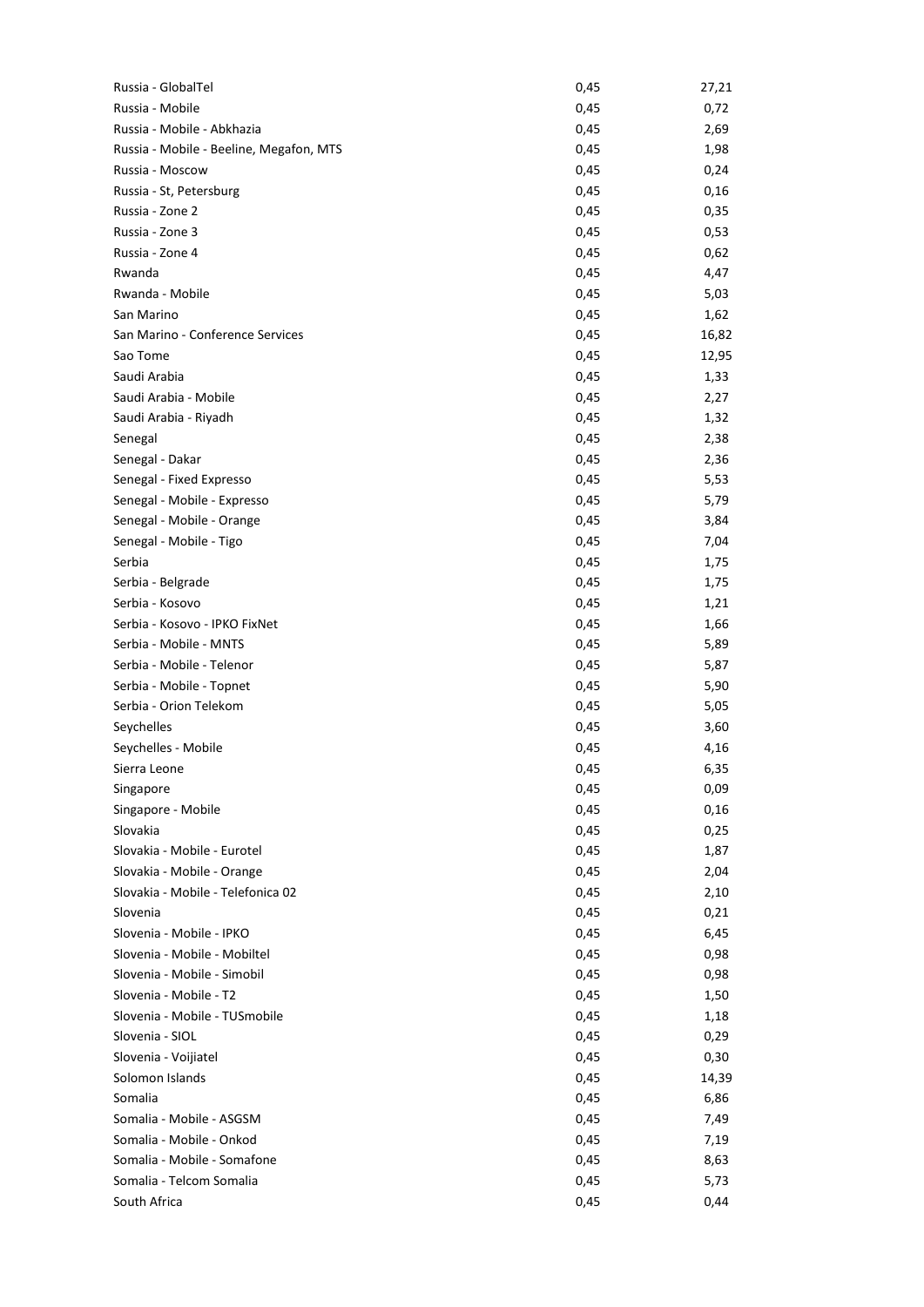| South Africa - Mobile - Cellc               | 0,45 | 1,78  |
|---------------------------------------------|------|-------|
| South Africa - Mobile - MTN                 | 0,45 | 1,49  |
| South Africa - Mobile - Telkom SA           | 0,45 | 1,97  |
| South Africa - Mobile - Vodacom             | 0,45 | 1,64  |
| South Africa - Value Added Services         | 0,45 | 0,95  |
| South Sudan                                 | 0,45 | 4,15  |
| South Sudan - Mobile                        | 0,45 | 4,57  |
| Spain                                       | 0,45 | 0,14  |
| Spain - Mobile - Movistar                   | 0,45 | 0,92  |
| Spain - Mobile - Orange                     | 0,45 | 0,93  |
| Spain - Mobile - Vodafone                   | 0,45 | 0,93  |
| Spain - Mobile - Yoigo                      | 0,45 | 1,21  |
| Spain - Share Cost Services                 | 0,45 | 2,15  |
| Sri Lanka                                   | 0,45 | 1,80  |
| Sri Lanka - Mobile                          | 0,45 | 2,12  |
| Sri Lanka - SLT                             | 0,45 | 1,73  |
| St, Helena                                  | 0,45 | 15,55 |
| St, Lucia                                   | 0,45 | 0,98  |
| St, Lucia - Mobile - Digicel                | 0,45 | 3,35  |
| St, Lucia - Mobile - Other                  | 0,45 | 3,83  |
| St, Pierre & Miquelon                       | 0,45 | 6,12  |
| St, Vincent & Grenadines                    | 0,45 | 1,49  |
| St, Vincent & Grenadines - Mobile - Digicel | 0,45 | 3,68  |
| St, Vincent & Grenadines - Mobile - Other   | 0,45 | 3,83  |
| Sudan                                       | 0,45 | 2,08  |
|                                             |      |       |
| Sudan - Mobile                              | 0,45 | 2,65  |
| Suriname                                    | 0,45 | 1,75  |
| Suriname - Mobile - Digicel                 | 0,45 | 3,37  |
| Suriname - Mobile - Others                  | 0,45 | 2,82  |
| Suriname - Mobile - Uniqa                   | 0,45 | 2,62  |
| Swaziland                                   | 0,45 | 0,78  |
| Swaziland - Mobile                          | 0,45 | 2,96  |
| Switzerland                                 | 0,45 | 0,10  |
| Switzerland - Company Access Number         | 0,45 | 0,50  |
| Switzerland - Mobile - 3G                   | 0,45 | 4,03  |
| Switzerland - Mobile - Barablu              | 0,45 | 5,56  |
| Switzerland - Mobile - Bebbicell            | 0,45 | 5,03  |
| Switzerland - Mobile - Lycamobile           | 0,45 | 3,34  |
| Switzerland - Mobile - Orange               | 0,45 | 1,95  |
| Switzerland - Mobile - Sunrise              | 0,45 | 1,95  |
| Switzerland - Mobile - Swisscom             | 0,45 | 1,61  |
| Switzerland - PRS                           | 0,45 | 2,45  |
| Switzerland - Paging                        | 0,45 | 4,62  |
| Switzerland - Voice Mail Fixed              | 0,45 | 18,83 |
| Syria                                       | 0,45 | 1,53  |
| Syria - Mobile                              | 0,45 | 2,69  |
| Taiwan                                      | 0,45 | 0,20  |
| Taiwan - Mobile                             | 0,45 | 1,63  |
| Tajikistan - Dushanbe                       | 0,45 | 1,93  |
| Tajikistan - Mobile                         | 0,45 | 2,15  |
| Tanzania                                    | 0,45 | 3,77  |
| Tanzania - Dar es Salaam                    | 0,45 | 3,77  |
| Tanzania - Mobile                           | 0,45 | 4,29  |
| Thailand                                    | 0,45 | 0,34  |
| Thailand - Bangkok                          | 0,45 | 0,31  |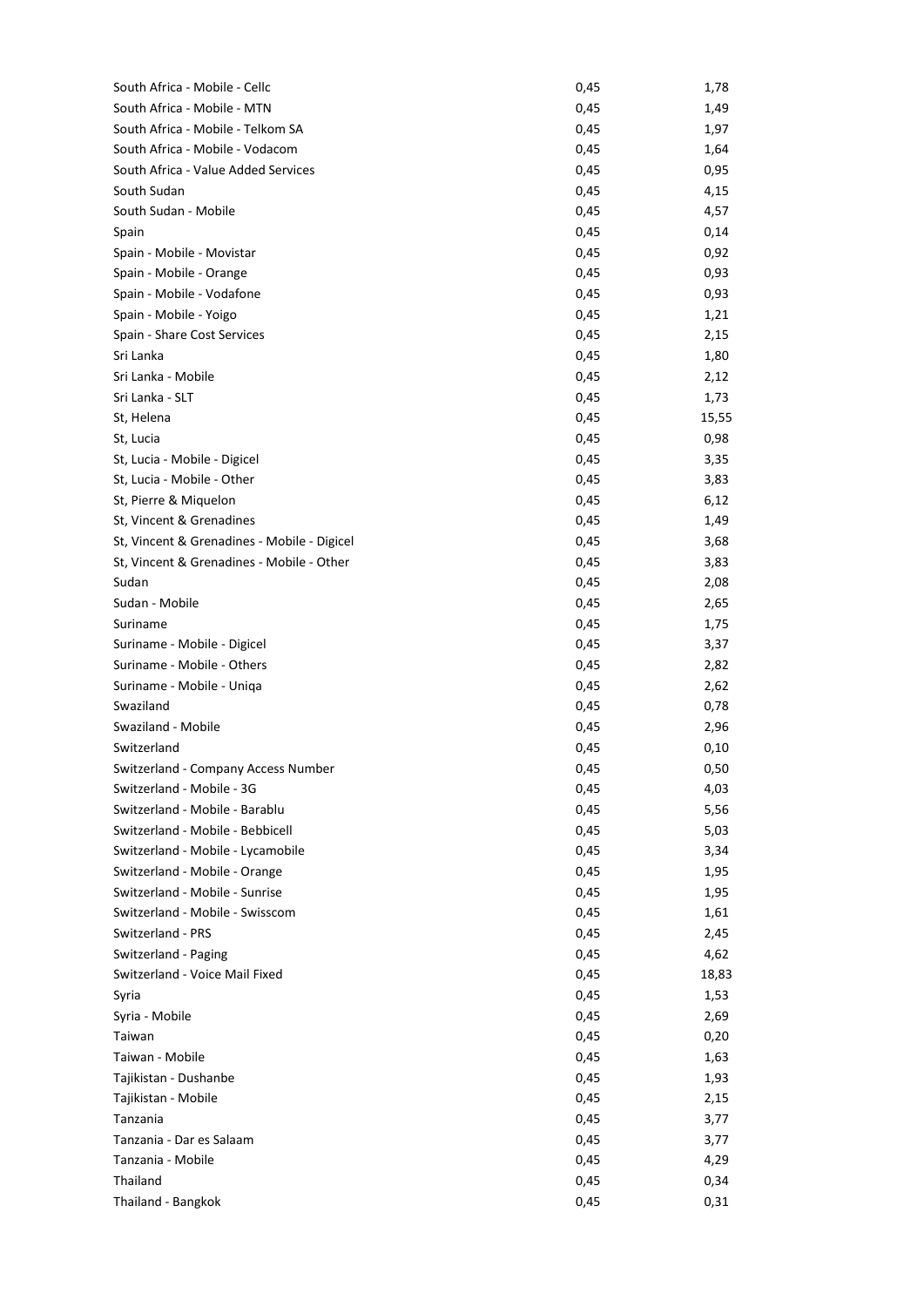| Thailand - Mobile                         | 0,45 | 0,39  |
|-------------------------------------------|------|-------|
| Thailand - Mobile - DTAC                  | 0,45 | 0,41  |
| Thuraya                                   | 0,45 | 62,12 |
| Thuraya - Aeromobile                      | 0,45 | 67,99 |
| Thuraya - Emsat                           | 0,45 | 75,09 |
| Thuraya - Global Networks                 | 0,45 | 58,01 |
| Thuraya - Maritime Communications Partner | 0,45 | 25,71 |
| Thuraya - On Air                          | 0,45 | 12,01 |
| Thuraya - RMSS Network                    | 0,45 | 24,24 |
| Thuraya - Seanet                          | 0,45 | 25,88 |
| Togo                                      | 0,45 | 4,67  |
| Togo - Mobile - Moov                      | 0,45 | 6,11  |
| Togo - Mobile - Togocel                   | 0,45 | 5,27  |
| Tokelau                                   | 0,45 | 14,66 |
| Tonga                                     | 0,45 | 5,46  |
| Trinidad & Tobago                         | 0,45 | 0,96  |
| Trinidad & Tobago - Mobile - Digicel      | 0,45 | 3,29  |
| Trinidad & Tobago - Mobile - Other        | 0,45 | 3,29  |
| Tunisia                                   | 0,45 | 5,80  |
| Tunisia - Mobile - Orange                 | 0,45 | 6,65  |
| Tunisia - Mobile - Tunisiana              | 0,45 | 6,39  |
| Tunisia - Mobile - Tuntel                 | 0,45 | 6,52  |
| Turkey                                    | 0,45 | 0,26  |
|                                           |      |       |
| Turkey - Cities                           | 0,45 | 0,20  |
| Turkey - Mobile                           | 0,45 | 2,48  |
| Turkey - Mobile - AVEA                    | 0,45 | 2,26  |
| Turkey - Mobile - Turkcell                | 0,45 | 2,18  |
| Turkey - Mobile - Turkcell (N, Cyprus)    | 0,45 | 2,35  |
| Turkey - Mobile - Vodafone                | 0,45 | 2,24  |
| Turkey - Mobile - Vodafone (N, Cyprus)    | 0,45 | 2,37  |
| Turkey - North Cyprus                     | 0,45 | 0,73  |
| Turkmenistan                              | 0,45 | 1,54  |
| Turks & Caicos                            | 0,45 | 1,55  |
| Turks & Caicos - Mobile - C& W            | 0,45 | 3,51  |
| Turks & Caicos - Mobile - Digicel         | 0,45 | 3,16  |
| Tuvalu                                    | 0,45 | 9,58  |
| US Virgin Islands                         | 0,45 | 0,22  |
| Uganda                                    | 0,45 | 1,74  |
| Uganda - Mobile                           | 0,45 | 2,02  |
| Ukraine                                   | 0,45 | 1,39  |
| Ukraine - Dnipropetrovsk City             | 0,45 | 1,30  |
| Ukraine - Kiev                            | 0,45 | 1,36  |
| Ukraine - Lviv                            | 0,45 | 1,35  |
| Ukraine - Mobile - Astelit                | 0,45 | 2,51  |
| Ukraine - Mobile - Beeline                | 0,45 | 3,18  |
| Ukraine - Mobile - Golden Telecom         | 0,45 | 2,23  |
| Ukraine - Mobile - Intertelecom           | 0,45 | 2,09  |
| Ukraine - Mobile - Kievstar               | 0,45 | 3,09  |
| Ukraine - Mobile - MTS                    | 0,45 | 2,49  |
| Ukraine - Mobile - Telesystems            | 0,45 | 2,23  |
| Ukraine - Mobile - Ukrtelecom             | 0,45 | 2,02  |
| Ukraine - Odessa                          | 0,45 | 1,30  |
| <b>United Arab Emirates</b>               | 0,45 | 2,43  |
| United Arab Emirates - Mobile             | 0,45 | 2,73  |
| United Kingdom                            | 0,45 | 0,07  |